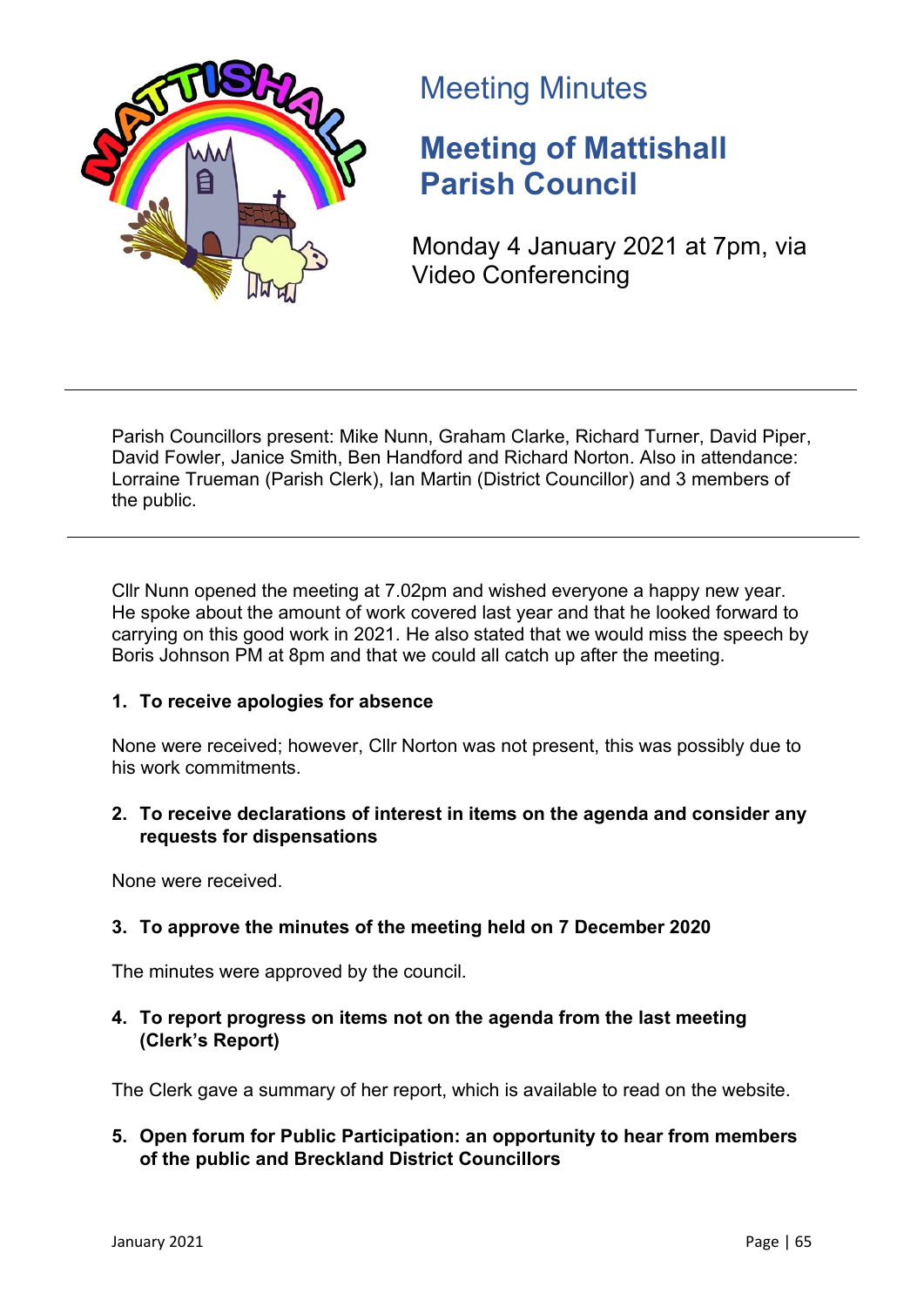Cllr Nunn advised all councillors that Dist Cllr Martin needed to leave the meeting early and asked for any questions relating to agenda points 6 and 7 to be asked at this point.

Members of the public spoke about the flooding that had happened over the Xmas period at South Green. They explained how this issue had once been resolved, several years ago, by digging out a pond and installing private drains. Recently, they had contacted the county council to ask for help but was advised there was no budget to clear to clear the blockages. The rain over the Xmas period caused substantial flooding and despite residents contacting the county council they had not received any response. They thanked the clerk for visiting the site and asked for support from the parish council again to get this matter investigated thoroughly. Dist Cllr Martin advised there was another property that had been impacted by the flooding at South Green, along with properties in Yaxham and Shipdham. He suggested the parish council contact; the Local Lead Flood Authority, Anglian Water, George Freeman MP and Cllr Bill Borrett.

The councillors discussed flooding in other areas within the parish and their own experiences of trying to get the matter resolved.

Dist Cllr Martin suggested contacting residents to gain photographic evidence to use to support communications, and to contact the planning department to raise the issue of the flooding at Old Hall Road in relationship to the 2 planning applications. He also advised that he would contact Cllr Borrett on the matter.

Dist Cllr Martin advised that the Hopkins Homes planning application on the land south of Dereham Road (3PL/2020/0462/F) had gone to the chairman's panel and it was agreed this would now go to the planning committee, date to be confirmed. He advised that the parish council needed to agree speakers on behalf of the parish council and that they could let interested residents know the situation.

7.35pm Cllr Norton joined the meeting, apologising for the lateness due to internet connection.

Dist Cllr Martin advised that he had been contacted by a resident with concerns that Breckland District Council were no longer accepting cheque payments. He confirmed that this is not the case, while the district council are urging people to move to online payments, they are not withdrawing the ability to pay by cheque. Cllr Smith also advised that there was the ability to pay by phone, she had used this service herself in the past and found it easy to use. The details can be found on the back of the council tax bill.

Dist Cllr Martin spoke about the current situation with the opening of schools but also advised this could change after the speech Boris Johnson PM was to give at 8pm.

7.47pm Dist Cllr Martin thanked the parish council for their flexibility and left the meeting.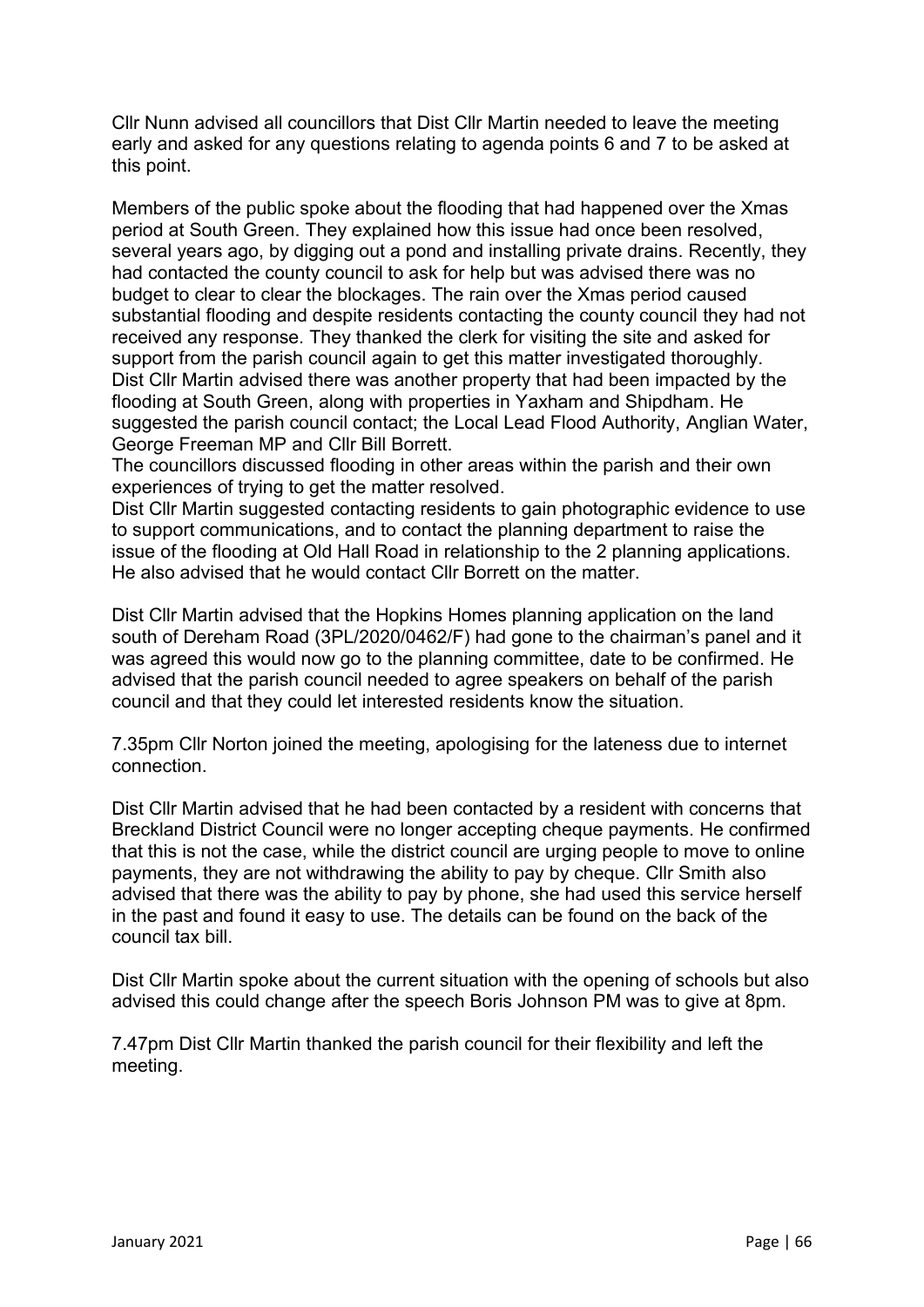# **6. Planning matters**

#### **6.1.To receive results of applications**

3PL/2020/0890/LU - Kensington Forge Dereham Road - Proposed Residential Development for 12 dwellings including change of use from storage/distribution and light industrial (Certificate of Lawfulness) under planning permission 3PL/2017/1112/F. APPROVED.

3PL/2020/1289/HOU - The Old Rectory, 4 Stoney End - Rear first floor extension. APPROVED.

3PL/2020/1272/LB - Moat Farm, 35 Dereham Road - Repairs to south gable window lintel & beam bearing over first floor bedroom & within roof space at south gable. APPROVED.

3PL/2020/1172/F - Water Treatment Works, South Green - Single storey dwelling with and extension to an existing outbuilding. APPROVED.

# **6.2.To receive report from Neighbourhood Plan delivery and monitoring group on applications with comments due before this meeting**

3PL/2020/1410/HOU - 7 Geddes Way - Proposed loft conversion with dormer windows

Mattishall Parish Council makes the following observation: Breckland District Council should consider the adverse overlooking impact this proposal would have 28, 29, 30 Back Lane and 8 Geddes Way.

**Comments** 

# **6.3.To receive update from the Neighbourhood Plan delivery and monitoring group on contact with Hopkins Homes regarding site/land South of Dereham Road**

Cllr Fowler summarised the 2 applications on the site and the progress made with each applicant.

The councillors agreed that the principle of application had been lost and that houses would now be built on this land. They agreed they now had the responsibility to get the best option for the village possible.

They discussed the differences between the 2 applications, with a key difference being Gladman (3PL/2020/0226/D) had 40% affordable housing while Hopkins Homes (3PL/2020/0462/F) had 25%. It was believed that the Gladman application would reduce to 25% in line with Breckland District Council's policy, thereby making this difference disappear.

The council unanimously agreed to make no further comments on the Gladman application and to submit the comments below relating to the Hopkins Homes application.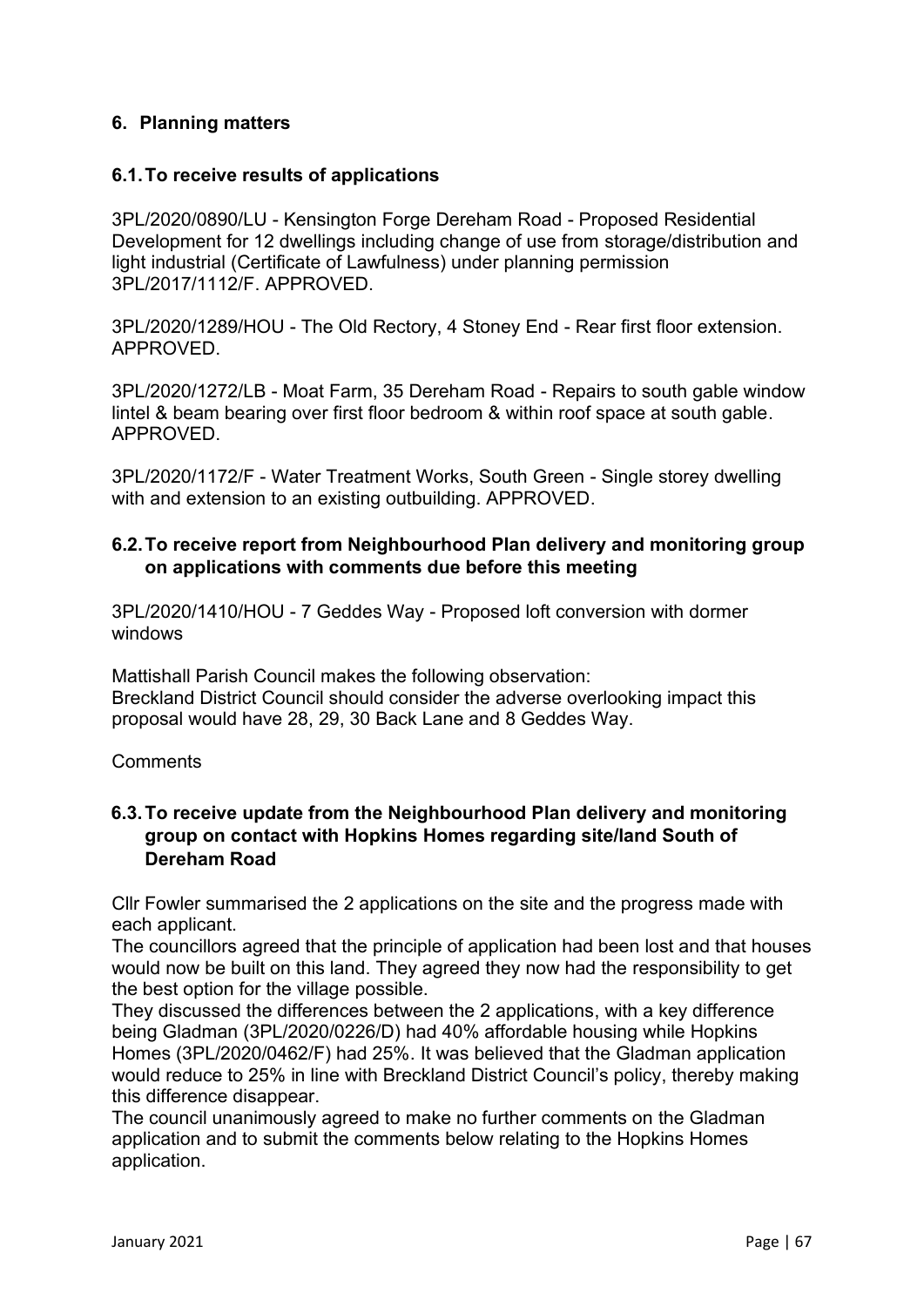#### 3PL/2020/0462/F

It is acknowledged that outline planning permission has been granted for this site despite previous opposition from Mattishall Parish Council and Breckland District Council. Considerable opposition from Mattishall residents still exists and this is evidenced by the volume of written representations.

Having discussed the proposal with the applicant, the Parish Council has sought to ensure that if BDC approve the application then crucial mitigation measures are secured. The Parish requests that BDC condition (by S106 agreement or planning condition) any approval accordingly.

1. The provision of a LEAP scheme and associated POS accessible to the whole village. That an agreement ensures the long-term maintenance of the provision to a high standard.

2. The provision of a Orchard and Allotment scheme. That the details of these elements be agreed in consultation with Mattishall Parish Council. The Orchard and Allotments to be available to and accessible by all residents of Mattishall Parish. That adequate parking provision is made solely for the use by the allotments. That the orchard is planted with a variety of fruit trees each with deer protection. That the applicant ensures the long-term maintenance of this provision.

3. That the area (edged in Blue) to the west of the site is made available (through transfer of land ownership to Mattishall Parish Council or by other acceptable means) for the use as a community woodland with appropriate footpaths and seating. That the design, layout and features of the woodland be agreed with Mattishall Parish Council. That the community woodland be accessible by the public.

4. That the Attenuation Basin be maintained by the applicant (or other body agreed by BDC) and that it be kept in a safe condition, having been fully risk assessed with appropriate safety measures in place. Child protection/safety at this facility is a major concern of the Parish Council.

5. That in the interest of highway safety the Highways Authority agree to the amendment of the speed limit on Dereham Road adjacent to the site, such that a 30MPH limit applies from the junction with Old Hall Road towards Mattishall village centre.

6. That should NCC require the provision of new Bus shelters on Dereham road, the design, position and future maintenance of these should be agreed in consultation with the Parish Council.

7. That in the interest of sustainable development, electric vehicle charging points be provided within the development. These should be provided as standard at each plot.

8. That the appropriate financial sum be made to the NHS to mitigate the adverse impact of the development on health services.

# **7. To discuss contacting Norfolk County Council and Environment Agency to highlight issue of roads flooding and request action.**

The councillors agreed the need for photos as discussed under agenda item 5 and would contact those Dist Cllr Martin had suggested. Cllr Nunn asked if the residents were happy with the parish council's planned actions, which they confirmed they were and asked if they could be invited to any on site meetings.

8.18pm 2 members of the public left the meeting.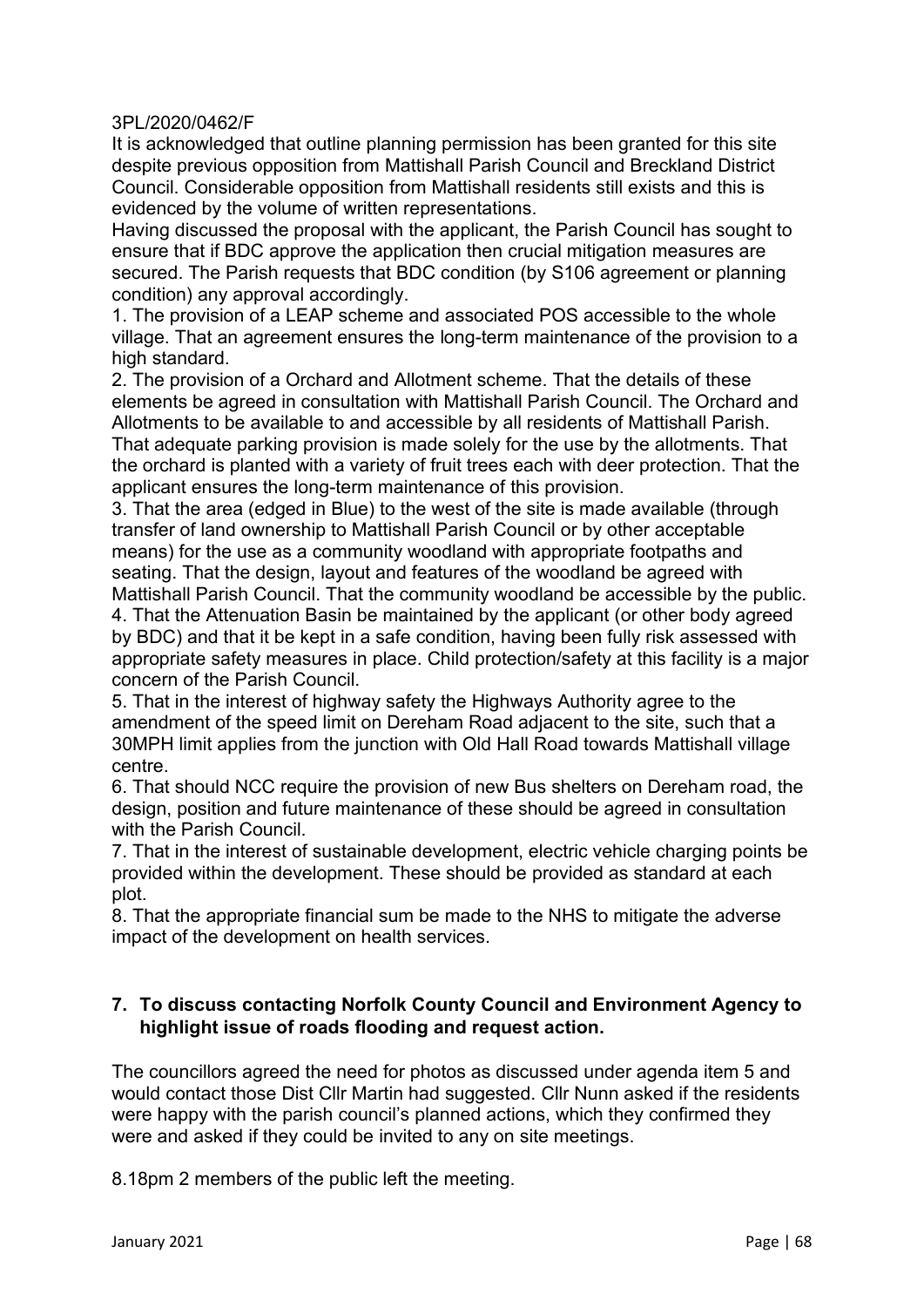# **8. To receive an update on the A47 and NWL and discuss any further action**

The councillors discussed the progress made on the proposals so far and agreed that many of their concerns had been listened to.

The Wensum Valley Alliance had identified some concerns and are looking for others to join them in highlighting these.

The council agreed the clerk should contact Highways England to express their support and Cllr Piper should attend the meeting to be held by Wensum Valley Alliance as an observer.

# **9. To receive update on SNAP and police strategic briefing**

Cllr Smith attended the police strategic briefing meeting on behalf of the parish council. She explained to the councillors that various groups gave talks on their individual areas and that she found it informative.

#### **10.To agree training for councillors**

All councillors agreed Cllr Handford should attend the Induction course provided by Norfolk PTS at a cost of £40.

Cllr Smith asked for details of other courses Norfolk PTS gave and the clerk agreed to send a link to their website to all councillors.

# **11.To agree members of the chairman's long-term projects working group and agree first meeting date**

Cllr Nunn and the clerk spoke to explain that this working group should consider all aspects within the village, clubs, charities, businesses and residents. The aim should be to bring the village together and the working group could contain non council members along with councillors, with people leaving and joining as the projects develop over a 5-year rolling timeframe. Councillors asked questions about the working of the group and any parameters and Cllr Nunn confirmed these would need to be agreed by the working group during their first meeting.

Cllrs Clarke, Piper, Fowler and Handford agreed to be the founding members of the group and will present to full council in February or March.

#### **12.To review safeguarding policy**

All councillors agreed the policy was still relevant and needed no changes. This will be reviewed again in February 2022.

#### **13.To discuss social media policy**

Cllr Handford had drafted a social media policy that was circulated to councillors ahead of the meeting.

Some of the councillors felt that the parish council were missing out by not being active on social media while some had concerns over the level of communication and the control of postings.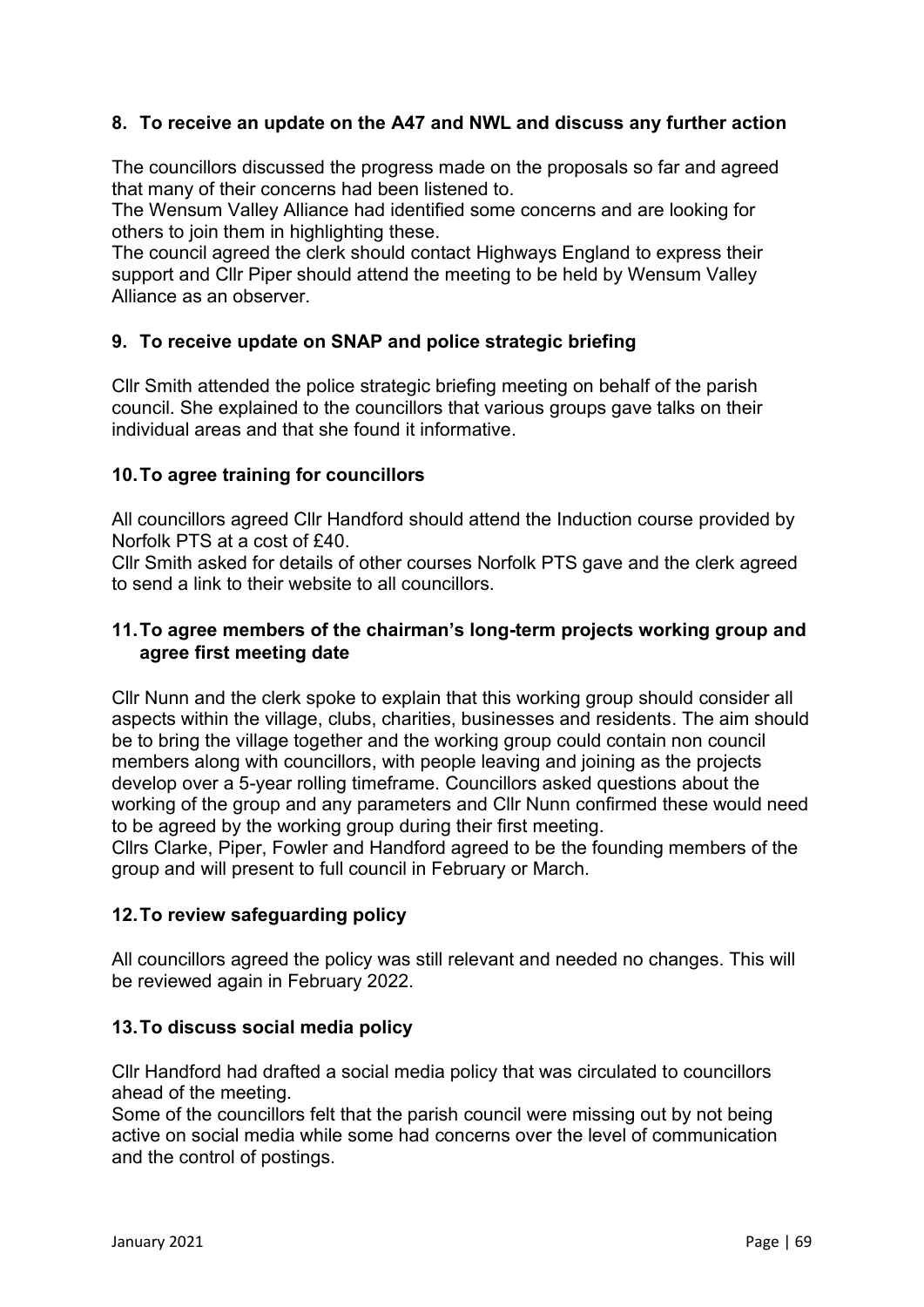The council agreed they should focus on Facebook with Cllr Handford as administrator. It was also agreed that the draft policy should be amended to read "If, however references to your employment or connection with the council are made on a personal social media profile……declare on each posting that the views expressed are yours alone" and reviewed in 12 months' time.

9.28pm Cllr Norton left the meeting due to an early shift tomorrow.

#### **14.To discuss events for 2021**

The councillors appreciated that some events may not be able to go ahead again this year but provisional agreed the following;

- Litter picks Tuesday 1 June, Saturday 3 July and Saturday 18 September
- Easter egg hunt and family fun day would not go ahead this year
- Remembrance Sunday Sunday 14 November
- Christmas lights switch on and service Sunday 5 December
- Post COVID-19 celebration the

9.41pm the councillors agreed to abandon the standing orders and carry on with the meeting. The member of the public left.

#### **15.Annual Parish Meeting**

#### **15.1. To agree date and time meeting to be held**

The council agreed to hold the meeting on Tuesday 18 May.

#### **15.2. To agree speakers to be invited**

The councillors suggested some speakers and Cllr Nunn asked them to give is some more thought and to let the clerk know.

#### **16.Finance**

#### **16.1. To approve the payment list**

The council discussed the additional spend on the Xmas hampers and agreed that they would share the additional cost of £53.38 rather than use public money. The payments as listed at the bottom of the minutes were approved.

#### **16.2. To agree allotment and cemetery fees for 2021**

Figures relating to 2019/20 and 2020/21 for the allotment and cemetery income and expenditure was available to the councillors ahead of the meeting. They discussed increasing the allotment fees but agreed for 2021/22 the fees would remain unchanged for both the allotment and cemetery.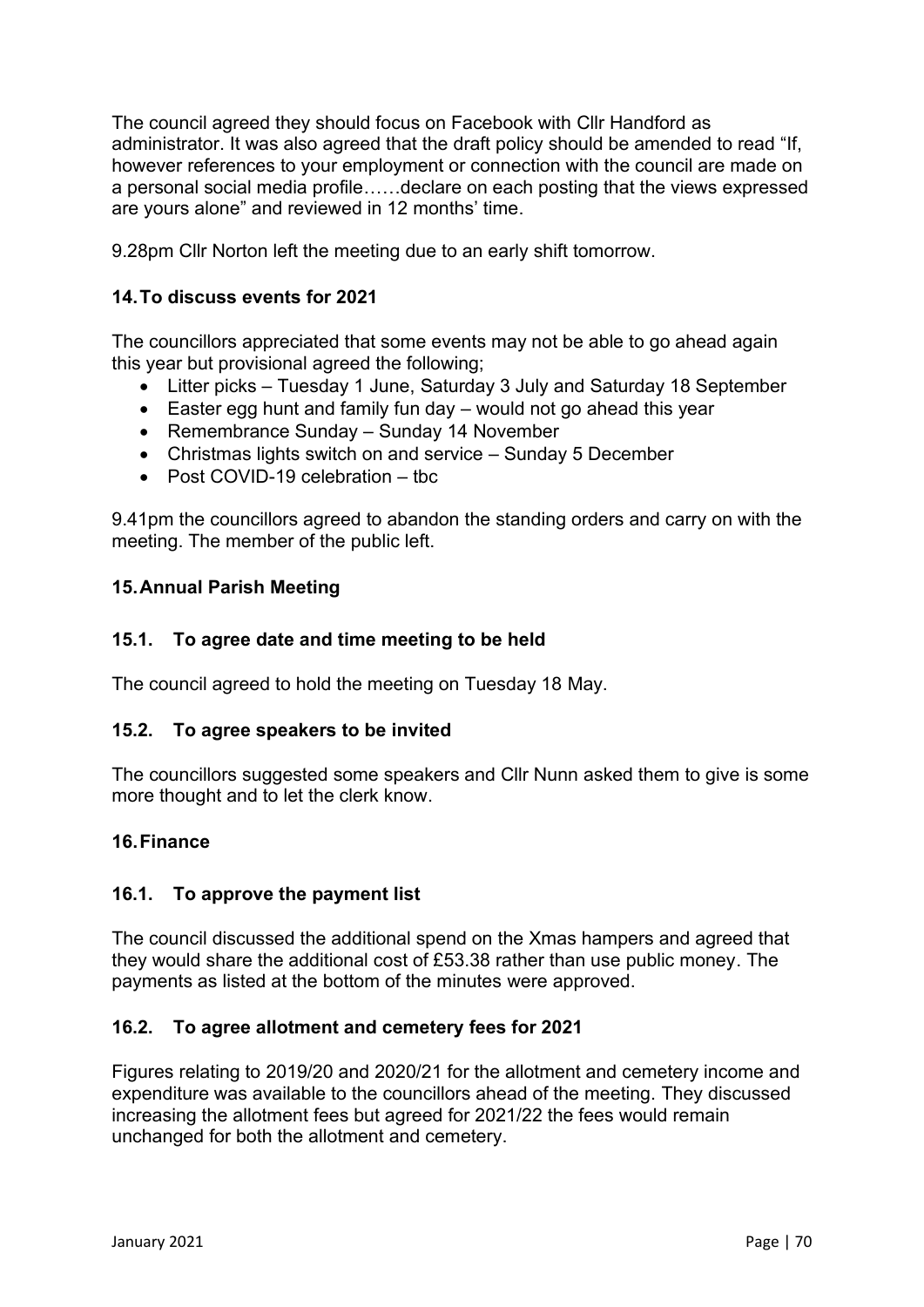# **16.3. To approve the budget for 2021/22**

The budget was available to the councillors for review ahead of the meeting. The changes made since last month were, an update on 2020/21 spend and reallocation of the underspend for 2020/21 into reserves for professional fee and post COVID-19 celebrations. No further spend was allocated to the cemetery working group/gardening as no proposals were submitted. The council agreed the budget.

#### **17.Correspondence**

Correspondence was available for councillors to read.

#### **18.To receive items for 1 February agenda**

Updates on cemetery wall repair, handyman and broadband progress. Consider the government tree scheme, village signs/gates, sending a letter to inquire about SPD's (supplementary planning documents), quotes for installation of gate at the rear of the village green, action to be taken on defects on highways and report and recommendations from the cemetery working group for works to be carried out at cemetery, allotment, All Saints', village green and play area.

The clerk handed the hosting of the meeting over to Cllr Turner and the clerk was placed in the waiting room. No members of the public were remaining at the meeting.

# **19.To pass a resolution (under the Public Admission to Meetings Act 1960) to exclude members of the public and press for the following confidential item: to agree to pay the clerk for additional hours worked**

The council agreed to pay the clerk for the additional hours worked from September to December.

10.32pm Cllr Nunn closed the meeting.